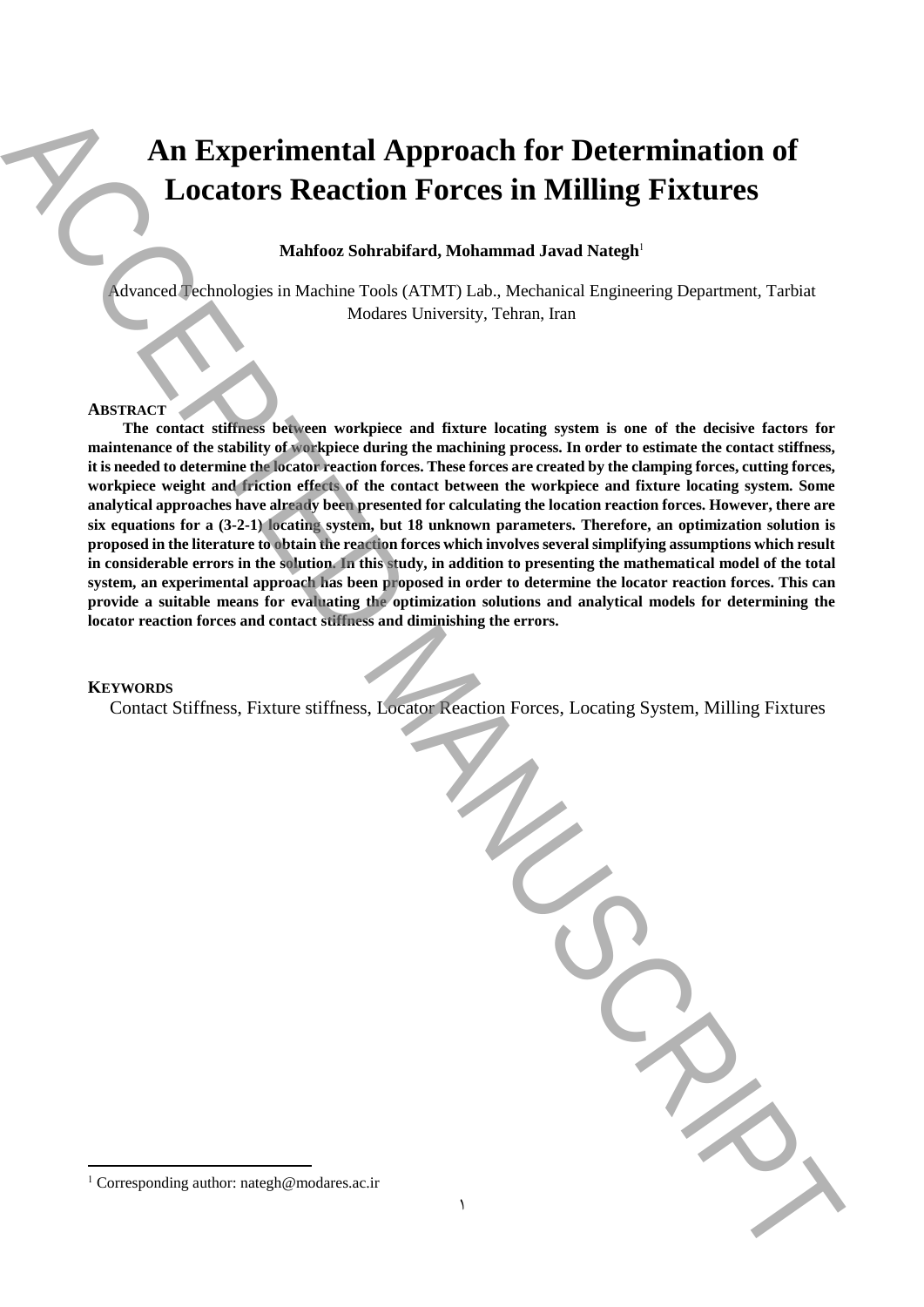## **1- Introduction**

When a workpiece is inserted in a fixture, the various parts of the fixture are subjected to external loads, which are transmitted through the workpiece. However, in a milling fixture with 3-2-1 locating system, there are six locators restraining six degrees of freedom of the workpiece in three-dimensional space. Considering two components of tangential forces and one component of vertical force for each locator, there are a total of eighteen unknowns which cannot be calculated by the six equations of equilibrium of forces and torques applied to the workpiece. In order to eliminate the uncertainty of the system of equations, many principles and methods were used by some researchers[1-7]. However, except for the researches[8, 9], in which Fuji disposable paper was used to experimentally measure the reaction force of the base locators, in none of the mentioned studies was an experimental method for direct measurement of the reaction forces of the locators. In this research, a suitable and cost-effective solution is presented in which by using force sensitive resistors (FSR) at the contact region of the workpiece with the locating system, the support reaction forces at the locator's location can be measured directly.

#### **2-Design of experiment**

According to Figure 1, an experimental process is made to measure the reaction forces of locators. In this study, assuming that the shape of the workpiece is a rectangular cube and frictional contact is established between the fixture components and the workpiece, and also assuming that the fixture components and the workpiece are rigid at points in contact with each other, a 3-2-1 locating system with 6 locators and 2 clamps is designed in such a way that by applying the normal components of the clamping forces, the reaction forces of the locators can be applied in a controlled manner and measured.



Figure 1: The proposed process for experimental calculation of reaction forces at the locating points

In this study, in order to measure the normal component of the reaction force of each locator, the FSR model 402 sensor was used which Figure 2 illustrates the experiment setup for workpiece-fixture system.